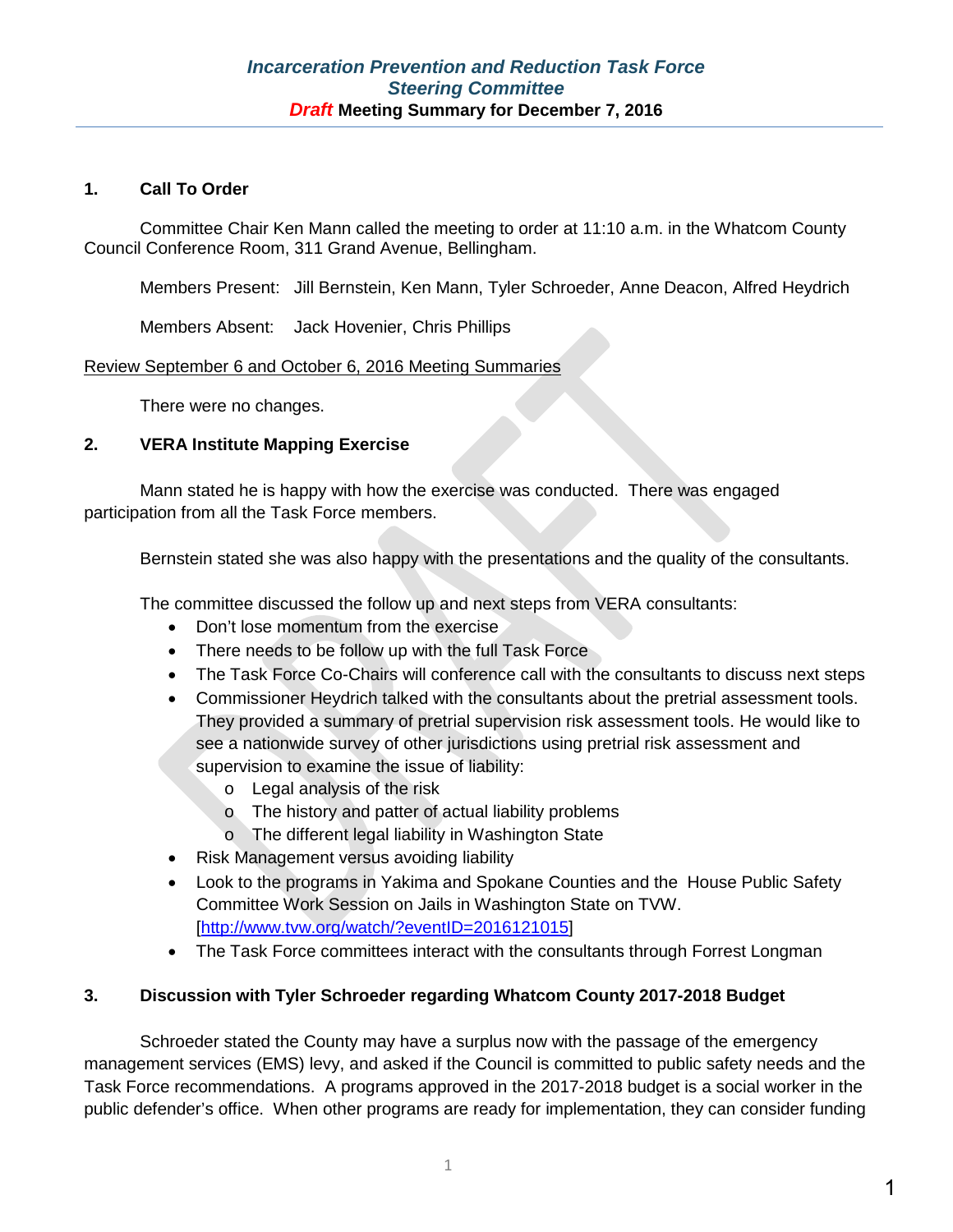## *Incarceration Prevention and Reduction Task Force Steering Committee Draft* **Meeting Summary for December 7, 2016**

through a budget supplemental request. The Administration is committed to bringing forward Task Force budget supplemental requests.

The Committee discussed:

- A process to prioritize recommendations that are fully developed and ready for funding and implementation
- The Behavioral Health Organization (BHO) is paying for a project manager for all the efforts in the five-county region
- The BHO project manager can help Whatcom County with the community outreach with County attendance, support, and collaboration
- Triage Facility site plan outreach to the neighbors will be done in the first quarter of 2017
- Some level of site development and timeline should be available to the neighbors in the community outreach process

Deacon reported on the financial and operational planning for the triage center:

- She submitted a copy of a letter being sent to Tom McBride, with a copy to various jurisdictions *(on file)*
- Letter from North Sound Behavioral Health Organization for legislative capital request and regarding whether or not managed care organizations continue to cover behavioral health services
- Another concern is the possible repeal of the Affordable Care Act and whether the regional behavioral health organization structure will go away and stop funding local operations.
- Triage facility services are cheaper than hospitalization for acute care

The Committee discussed whether the Cures Act for opioid treatment and prevention can be useful to this process; talking to the full Task Force about the fate of the BHOs and the possibility of losing funding, given the outcome of the presidential election; and the change in the managed care services and the Healthcare Authority coming in 2020.

## **4. Phase 3 Report**

The Committee discussed the County Council amending the Task Force ordinance to adjust the Task Force Phase 3 deadline, which is currently unrealistic for several reasons:

- Certain specifics of the triage committee won't be ready by the phase 3 deadline
- National events may impact whether the County proceeds with a triage facility
- Schedule the phase 3 report due date in June 2017
- The legislative session should be done by July 1, and they'll know more about the capital facilities funding request

This item will be scheduled on the Task Force agenda for December 12.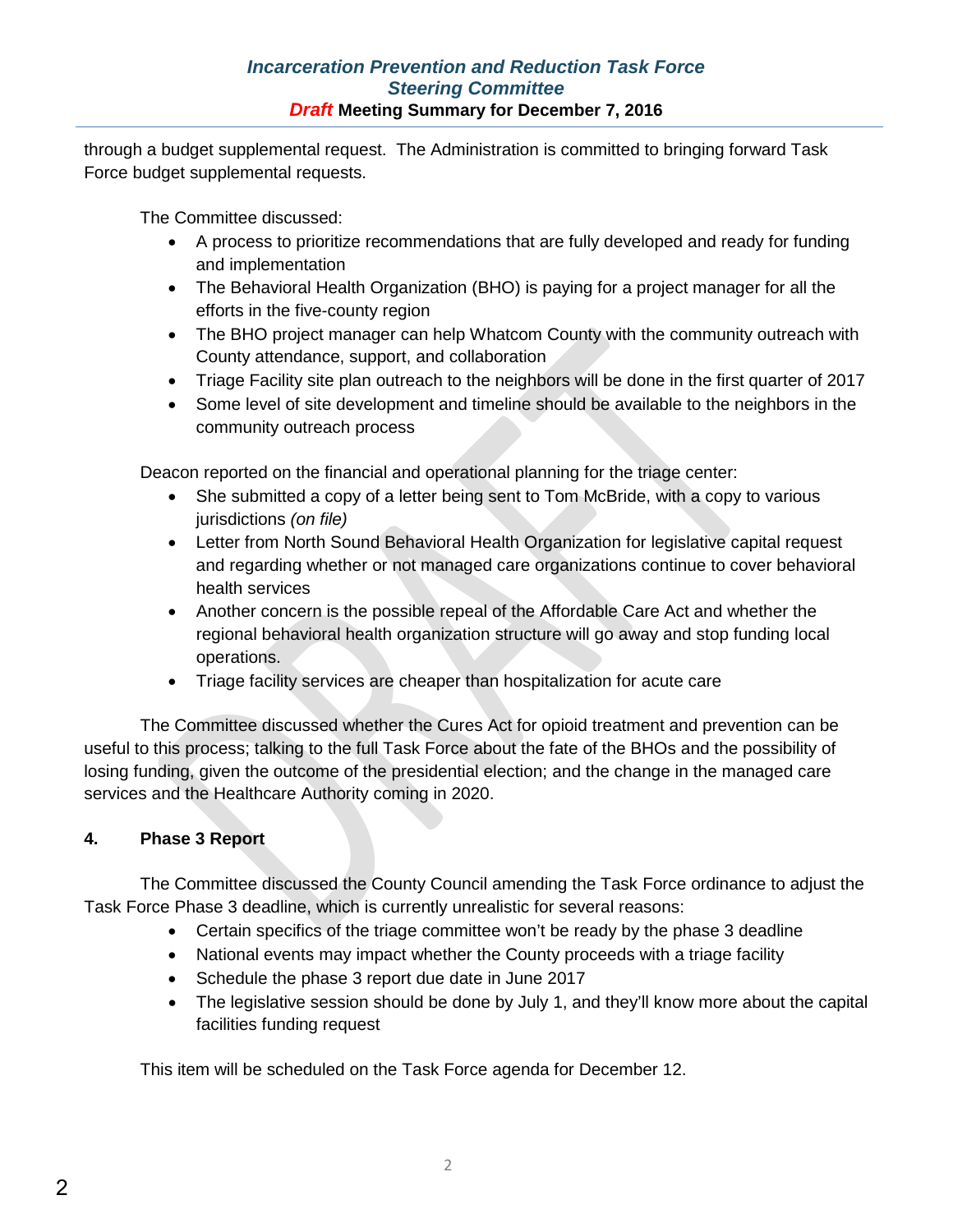## *Incarceration Prevention and Reduction Task Force Steering Committee Draft* **Meeting Summary for December 7, 2016**

## **5. Update from Jack Hovenier on Jail Stakeholder Workgroup**

Bernstein submitted a summary from the last meeting of the workgroup *(on file)*.

Schroeder reported for the workgroup:

- The workgroup talked about the 2015 financial agreements between County and small cities and the letters between the City and Council
- At the next meeting, they will consider how the County administration could meet some of the requests of the City of Bellingham to result in a combined jail use agreement.
- The three funding options:
	- $\circ$  The City of Bellingham all-in option, which is no longer an option due to cost
	- o The original option presented to the voters
	- o A hybrid option that is a sales tax agreement between the City of Bellingham and **County**
- Neither the Workgroup, Task Force, nor the Executive are considering jail size.
- The financial agreements aren't concerned with jail size.
- The location and sales tax proposal have been agreed upon by the Workgroup

The Committee discussed the separation between the Task Force and Workgroup and the possibility that cities could lose the incentive for incarnation reduction if they commit to a certain cost.

#### **6. Review of the Task Force Scope**

Mann stated he's firm about not expanding the scope to things like early intervention, preventive programs, and other types of community health and wellness programs.

Deacon described a meeting with a few other Task Force members about those kinds of programs. She recommends that the Task Force gets a quarterly report from one of her certified prevention professionals, either Joe Fuller or Amy Hockenberry, about activities going on and their successes and outcomes. Many other groups with expertise are doing that kind of work. Let them continue the work they're doing. The community's work is being discussed in a public forum through the Whatcom Family Community Network, Health Department, Brigid Collins House, Opportunity Council, and others.

Schroeder stated he's concerned a quarterly review would open the door to that type of work. Instead, provide an avenue for that discussion at the appropriate committee.

Jackie Mitchell, Health Department, stated the Behavioral Health Revenue Advisory Committee receives regular reports, and people could be invited to go to those meetings.

Mann stated there seems to be consensus by this Committee and others to not expand the scope. He will make a statement, but not have a discussion on, the fact that the County Council has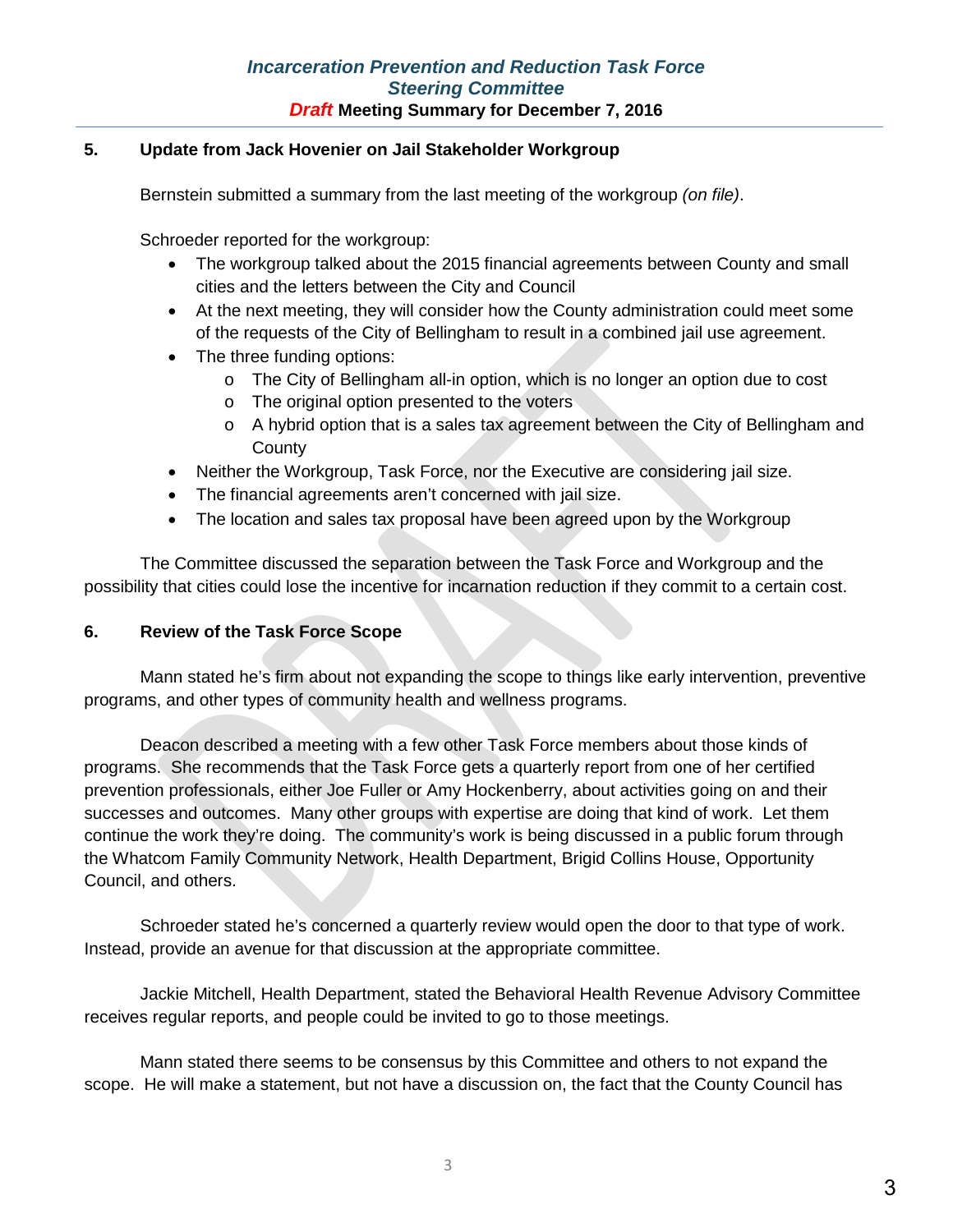## *Incarceration Prevention and Reduction Task Force Steering Committee Draft* **Meeting Summary for December 7, 2016**

provided a scope for the Task Force and is pleased with the work the Task Force is doing, and the Task Force and the three committees have identified and will stay focused on that work.

## **Other Business**

Deacon reported on the Ground level Response And Community Engagement (GRACE) Program:

- It is a program for emergency medical services (EMS) and emergency room diversion to reduce crises that happen, especially downtown
- The planning team is preparing a community stakeholder forum to map a coordinated system of crisis response and engagement
- It will be similar to the CHART program in Everett, but will also have components of LEAD and other programs
- It will also include EMS and hospital
- Everyone will own the system map
- The City of Bellingham and hospital agreed to help pay for the facilitator.

Heydrich stated he is stepping down as Chair of the Legal and Justice Systems Subcommittee, but will keep attending these Steering Committee meetings when possible.

### **7. Public Comment**

There was no public comment.

#### **8. Adjourn**

The meeting adjourned at 12:30 p.m.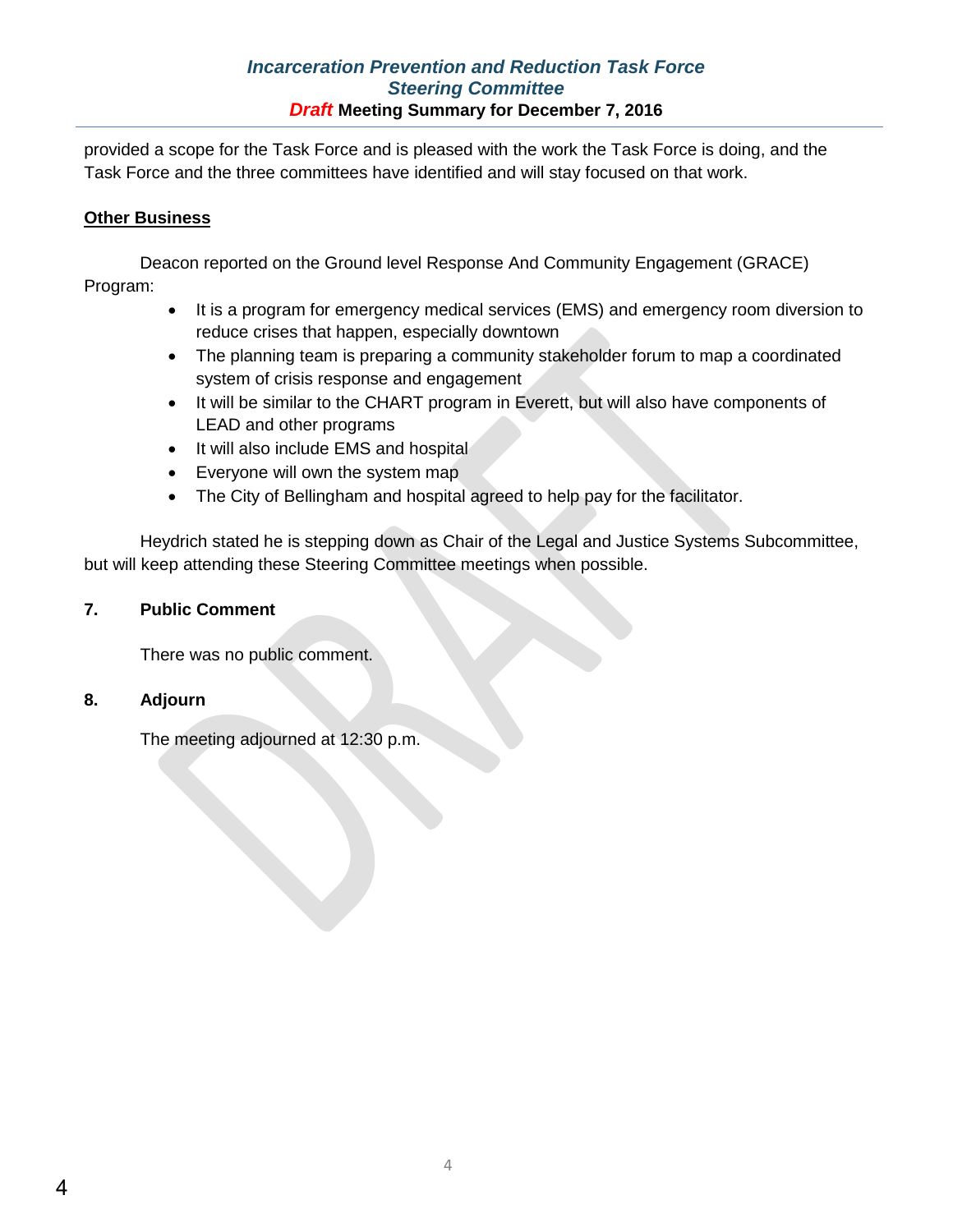# *Project Brief*

*Planning for Criminal Justice, Emergency Department and EMS Diversion through Behavioral Health and Social Service Outreach and Stabilization Services* 

#### **1. Introduction**

The purpose of this brief is to outline a planning project being carried out by a team convened by the Whatcom County Health Department, and provide summary background, promising practices research, and a potential avenue for future funding.

#### **2. Project Overview**

The County Health Department, the City of Bellingham (COB) and PeaceHealth St Joseph Medical Center (SJMC) are each contributing \$2,500 to support the cost of a three to four month, county-wide visioning process focused on improving services for people who have complex psychosocial needs and are in need of crisis intervention, stabilization, and recovery services.

Many of these individuals have one or more of the following conditions that make their cases complex: Homelessness; psychiatric impairment; chronic medical illness; substance abuse problems, including alcoholism.

Often times, these individuals receive services from multiple agencies and governmental entities resulting in a lack of information exchange, and probable duplication and inefficiencies.

#### **Project Team**

- Anne Deacon, Manager Whatcom County Human Services
- Greg Winter , Executive Director Opportunity Council
- Dan Hamill, Council Member Bellingham City Council
- Chris Phillips, Dir Community Affairs PeaceHealth St. Joseph Medical Center
- Tara Sundin, Manager COB Community & Economic Development
- Mark Gardner, Policy Analyst City of Bellingham
- Carol Gipson, Executive Director WAHA

The **purpose** of this project is to develop a set of recommendations to: 1) Increase public safety; 2) reduce excessive use and cost to emergency and criminal justice systems and 3) improve the health and well-being of individuals with complex needs. These recommendations will be aimed at accomplishing the following set of **objectives**:

- ↑ Appropriate and effective use of crisis services and law enforcement
- ↑ Engagement with treatment and supportive services
- ↑ Treatment compliance
- ↑ Effective deployment of limited resources
- ↓ Unnecessary ED Visits
- ↓ Unnecessary EMS Calls
- ↓ Law Enforcement Contacts
- ↓ Jail Bookings
- ↓ Jail Days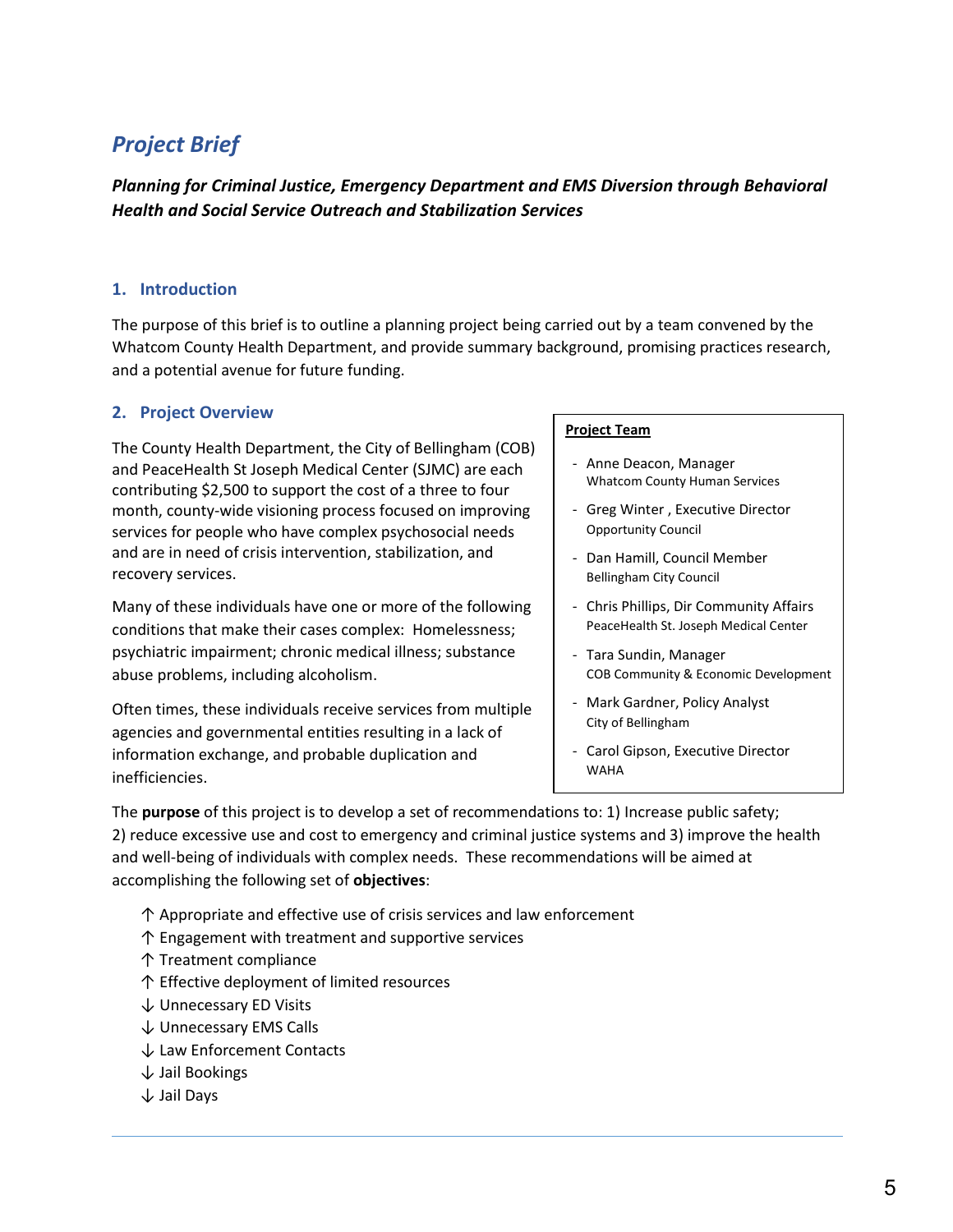Coordinated by a cross organizational project team, the planning process will be facilitated by Timothy Corey, Colibri Facilitation (Attachment 1). The Scope of Work between the Whatcom County Health Department and the facilitator (Attachment 2) outlines the process in detail. The primary project deliverables include:

- A map that outlines current services and how a number of interacting systems work
- **IDENTIFICATE:** Identification of gaps in services and problem areas
- Review of model programs in other communities that can inform this work
- Recommendations and next steps for policy and decision makers.

The above deliverables with an executive summary will be made available to the three funding organizations and the Incarceration Prevention and Reduction Task Force.

### **3. Background**

*Whatcom County***:** In collaboration with human service providers, the Whatcom County Health Department develops, implements and administers community programs that build an infrastructure of supportive services for vulnerable residents. The Health Department funds these efforts with local monies, leveraging regional, state and federal dollars as opportunities arise. The North Sound Behavioral Health Organization (BHO) administers Medicaid-funded behavioral health services in the five-county region, working collaboratively with the Health Department to optimize systems of care. The majority of crisis services are funded by the BHO.

The *Incarceration Prevention and Reduction Task Force* was created by Whatcom County in March of 2016 with a charge to recommend a continuum of new or enhanced programs to divert from or prevent incarceration of individuals with mental illness or substance abuse disorders. The Task Force recently produced a well-received report with the recommendation that the County in collaboration with the BHO and area service providers develop two adjacent 16 bed units, one for acute detox and the other for mental health stabilization services. These two units would create an expanded and enhanced Crisis Triage facility, certified by the state and able to serve as a diversion from the criminal justice system as well as more costly hospital services.

*The City of Bellingham:* The City jointly developed and funds the following programs that are designed to reduce unnecessary utilization of crisis services and better serve the needs of people who are experiencing homelessness: Community Paramedic Program; WAHA Intensive Case Management Program; Opportunity Council Homeless Outreach Team (HOT).

*PeaceHealth St Joseph Medical Center:* PeaceHealth operates a fully staffed Level 2 Trauma Emergency Department that includes a 6-bed behavioral health observation area and a 20-bed inpatient behavioral health unit that accommodates involuntary hospitalizations. Additionally, PeaceHealth hosts two *Community Connectors* in the emergency department in collaboration with Unity Care NW and Sea Mar Community Health Centers. Focused on avoiding unnecessary utilization of ED and hospital services by high utilizing more complex patients, the Community Connectors link ED and primary care providers.

#### *Project Brief*

*Planning for Criminal Justice, Emergency Department and EMS Diversion through Behavioral Health and Social Service Outreach and Stabilization Services* 

6